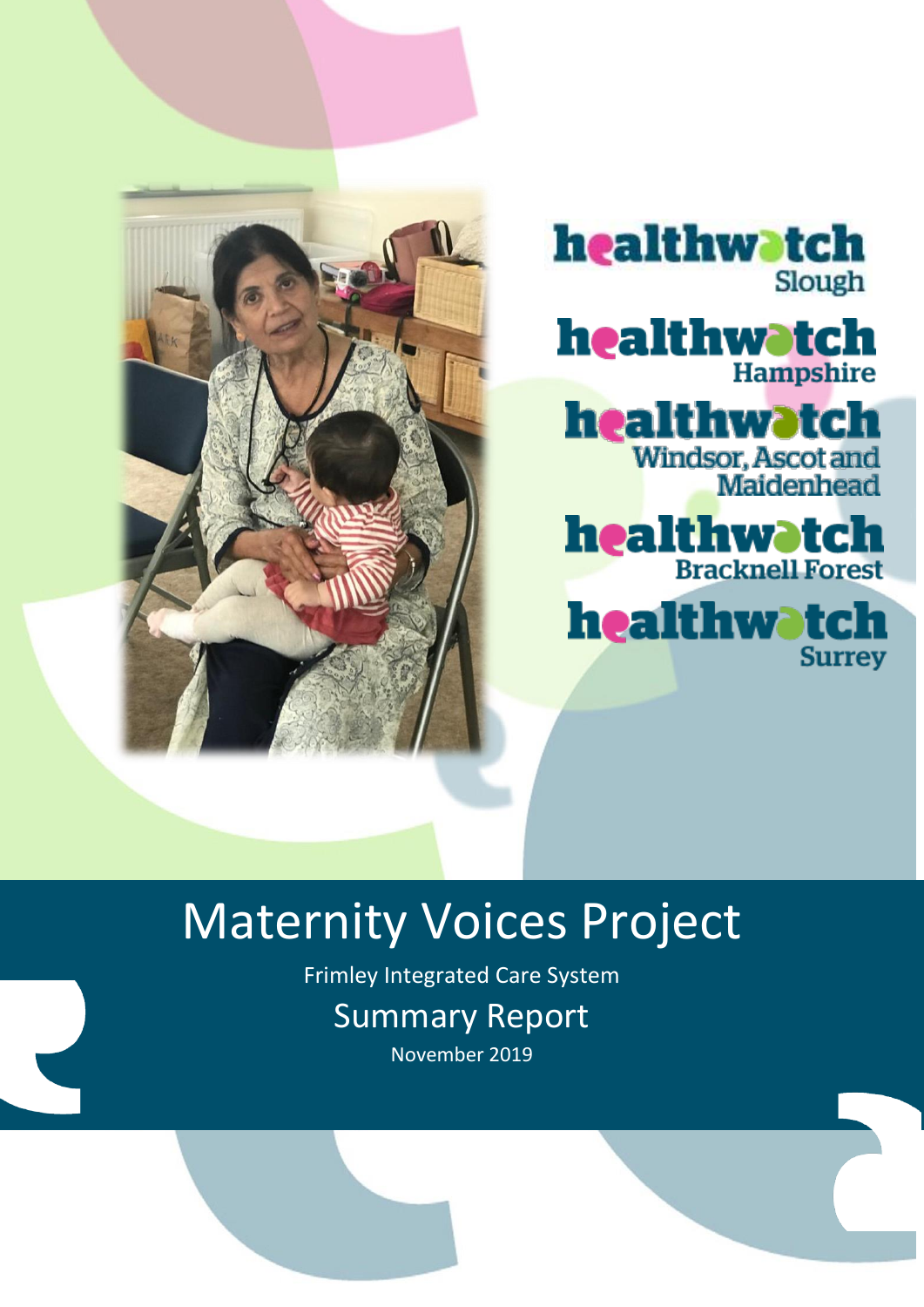## **1. Foreword**

Frimley Local Maternity System welcome this report and thank our five Healthwatch organisations for undertaking this valuable work on our behalf. We are delighted to hear the mainly positive comments.

We work closely with our Maternity Voices Partnership colleagues in shaping and co-producing our plans but are aware that we may not have always been reaching women from all our communities. We hope that the relationships established with women through these focus groups will flourish going forward and we can work with women to really understand what they want.

We are reassured that most of the recommendations in the report identify issues that we are already working hard to address but are grateful that we have an opportunity to focus on some specific themes that have been described.

Julius W.

**Emma Luhr Director of Midwifery Frimley Health Foundation Trust**

**Dr Lalitha Iyer Chair Frimley Local Maternity System**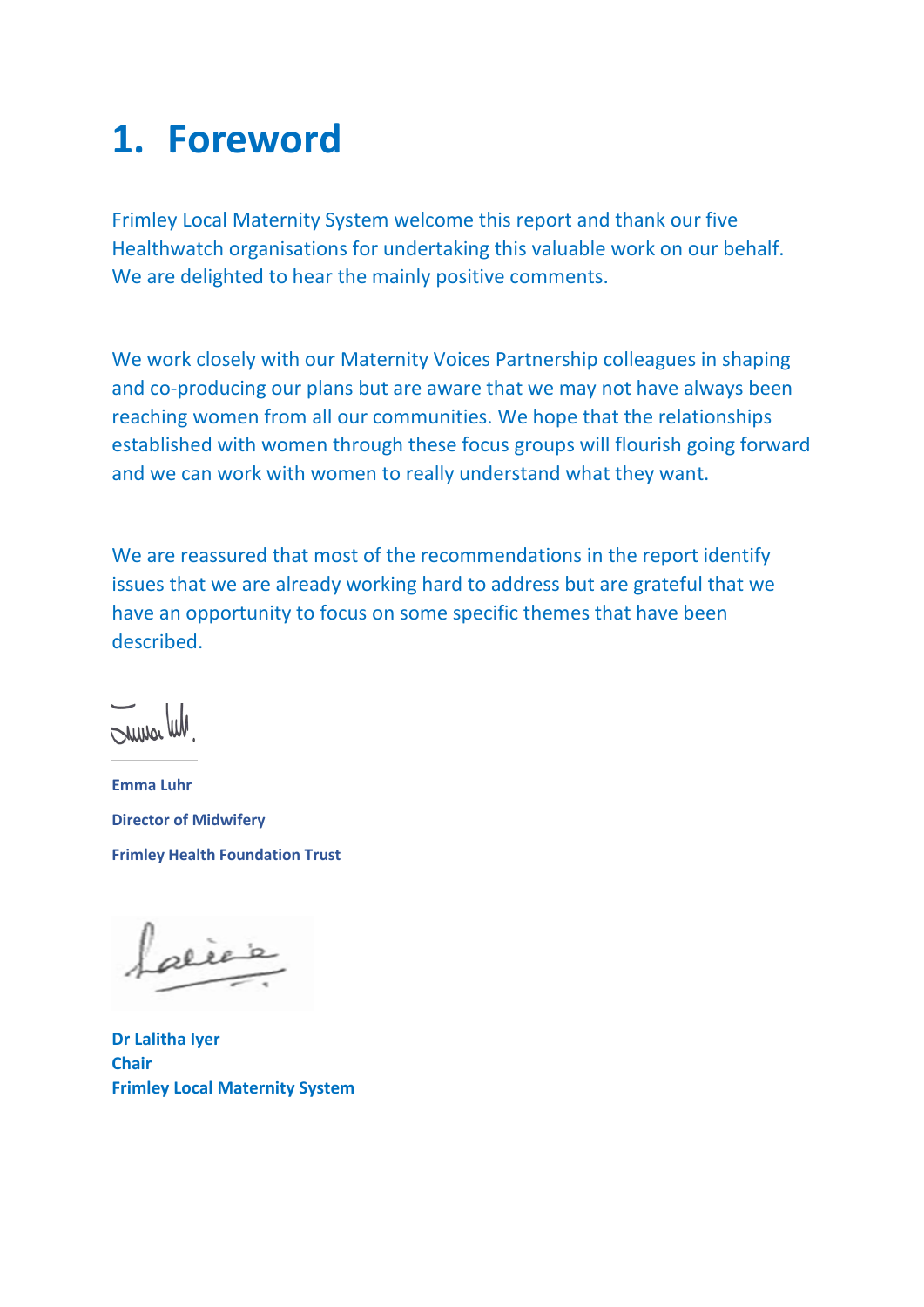# **2. Introduction**

Healthwatch Slough was approached by Frimley Health and Care Maternity System to create a project, across five Local Healthwatch organisations (Slough, Windsor, Ascot and Maidenhead, Bracknell Forest, Surrey and Hampshire) which would enable new parents to shape maternity services for the area in the future.

As part of the NHS Five Year Forward View, in March 2015 NHS England launched a review into the current provision of maternity services. After a nationwide consultation with women, families, NHS staff and stakeholders, the Better Births report published its findings in February 2016 and set out a proposal to make maternity services across England "safer [while giving] women greater control and more choices".

Frimley Maternity Services had conducted their own research through the Maternity Voice Partnership, but they recognised the need to develop and maintain a dialogue with parents from a range of backgrounds and to inform the design and delivery of services in the future. This report focusses on reaching out to those people who are often under-represented, and it identifies areas of importance to mothers and birthing partners in terms of what further support is required as well as areas for improvement in services.

The Healthwatch teams also worked closely with the Maternity Voices Partnership in order to share learning about how best to engage with these groups, leaving a more sustainable legacy for the system.



We would like to thank all the parents who shared their experiences with us.

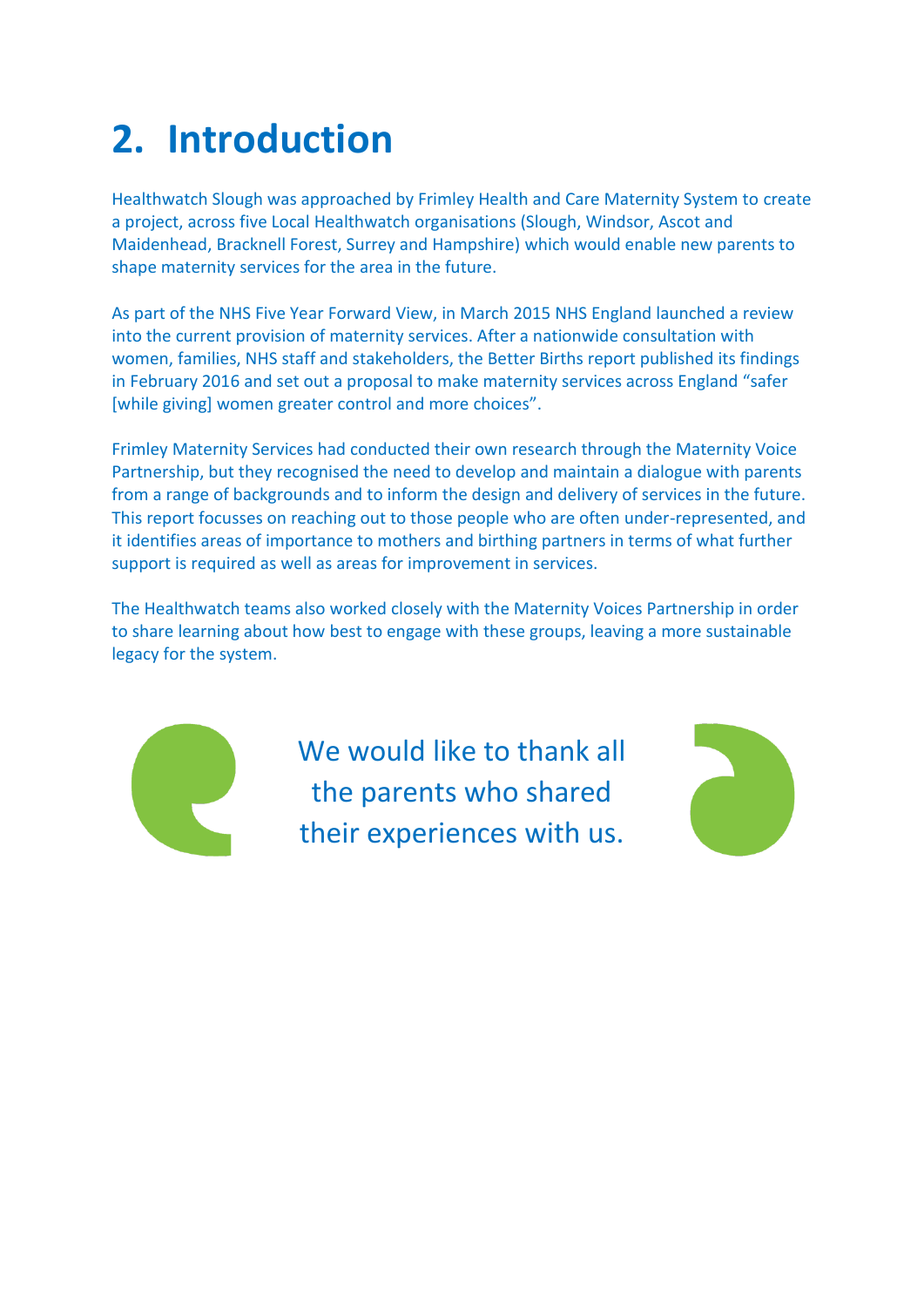## **3. Key Findings**

Healthwatch set up 15 focus groups with mothers and birthing partners and spoke to 96 people across the Frimley Integrated Care System area. Most had given birth at Frimley Park Hospital (63) or Wexham Park Hospital (28).

75% of respondents said they were either 'satisfied' or 'very satisfied' with Frimley Maternity Services and respondents gave lots of positive feedback about all aspects of their maternity experience including:

Antenatal services, particularly when appointments were on time, they had the time to talk to midwives about their problems and concerns and being given quality information and being told about their options.

Labour ward, particularly when they felt well-informed, prepared and understood, respondents were very positive about their experiences

Postnatal services, respondents underlined the extra support they needed, but there was still a lot of positivity about this element of the maternity services.

Health visitor care, respondents particularly liked continuity of care and the amount of support given and the time taken to explain.

Specialist services, respondents were very complimentary about the specialist care they received including the neonatal unit where respondents talked about the helpful staff and how understanding and caring they were and the FGM specialists who respondents felt made a real difference to them and their community. Family Nurse Practitioners were universally appreciated by the younger parents that were supported by them.

## **Areas for improvement**

Despite most respondents being satisfied overall with their experiences with Frimley Maternity Services, there will still some areas which people felt could be improved in order to make their experience better. There were two main themes:

## Communication

Issues raised included respondents not feeling listened to and being able to make their own choices about how they gave birth. People wanted to be communicated with more effectively during labour and to receive consistent advice. While the majority of respondents talked about their midwives and other maternity professionals begin caring helpful and kind, some felt the staff lacked empathy and could have been more supportive. Good quality information was raised as an important issue in antenatal, birth and postnatal periods.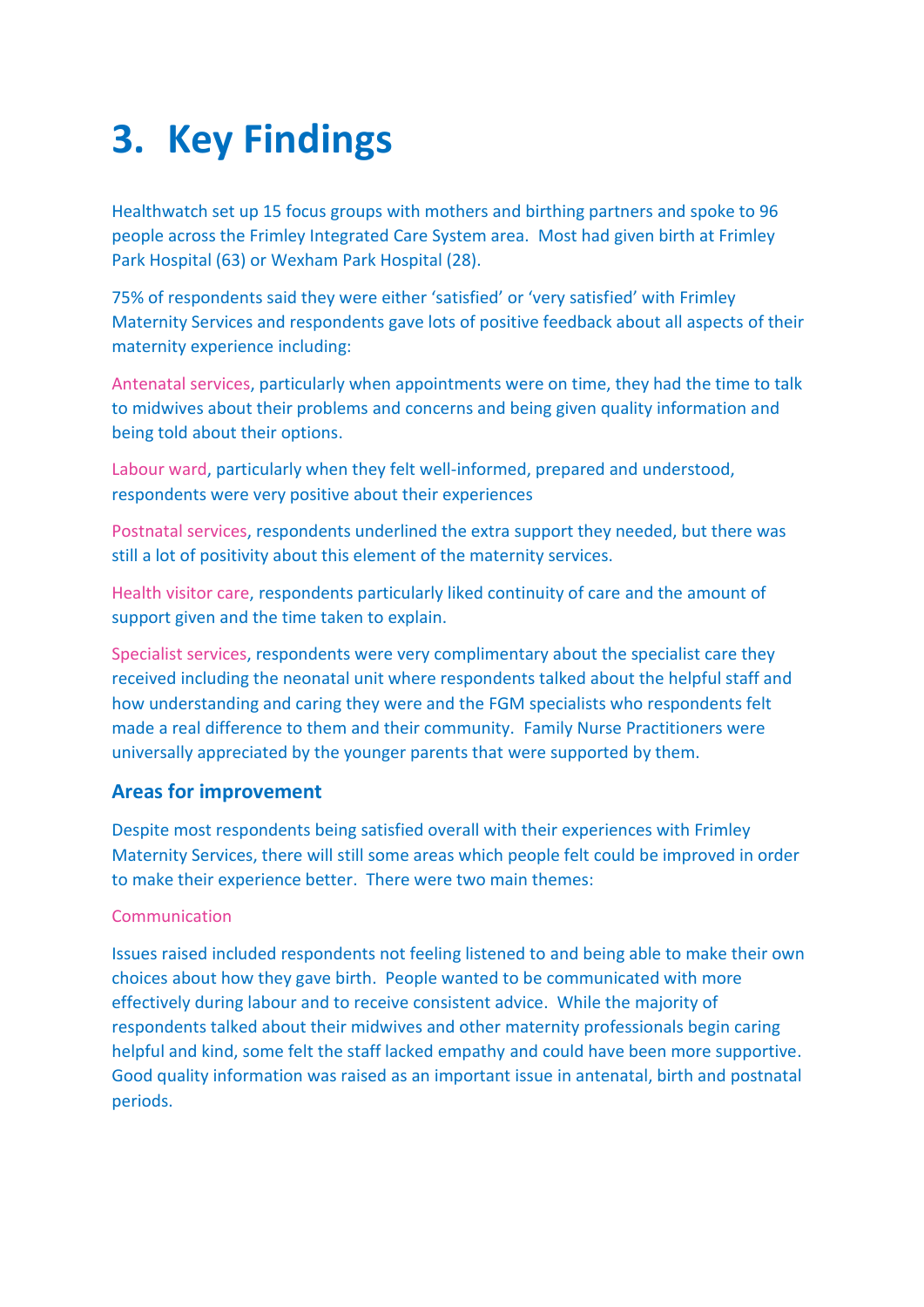#### Support

Another recurring theme closely linked to communication is the need for more support; whether it was the need for more physical help, more guidance or more empathy and understanding. Many respondents wanted to be supported throughout the maternity process whether it was allowing them more time in antenatal appointments to discuss their concerns, or more help with breastfeeding. The following issues were raised:

- Regular and longer antenatal appointments
- Antenatal classes
- More beds for delivery
- More support on the postnatal ward
- Enabling more help from and for birth partners
- More support and checks before discharge
- More breastfeeding support on the postnatal ward and afterwards
- More mental health support, particularly following a traumatic birth or postnatal depression
- More support at home after the birth including information on support groups and accessible contact numbers to seek help

## **Differences in experiences**

This project provides qualitative insight and so making wider interpretations needs to be approached with caution. From the experiences shared with Healthwatch, there were differences in experiences between Frimley Park Hospital and Wexham Park Hospital and this arose from less satisfactory experiences reported by women from BME/Muslim groups. The main recurring theme that led to lower satisfaction was communication which led to some of these women feeling confused or helpless; whether it was the staff's attitude, the lack of understanding (of their choices or cultural needs), lack of support of confusion resulting from a language barrier or lack of information. The project sought to understand the experiences of women with protected characteristics and the following issues were shared with us:

#### Muslim women

- Perceived staff behaviour and attitudes
- Privacy when breastfeeding
- Interactions with male staff
- Guidance for birth partners

#### Older parents over 40

- Extra precautions leading to additional stress and anxiety
- Pressure to have a C section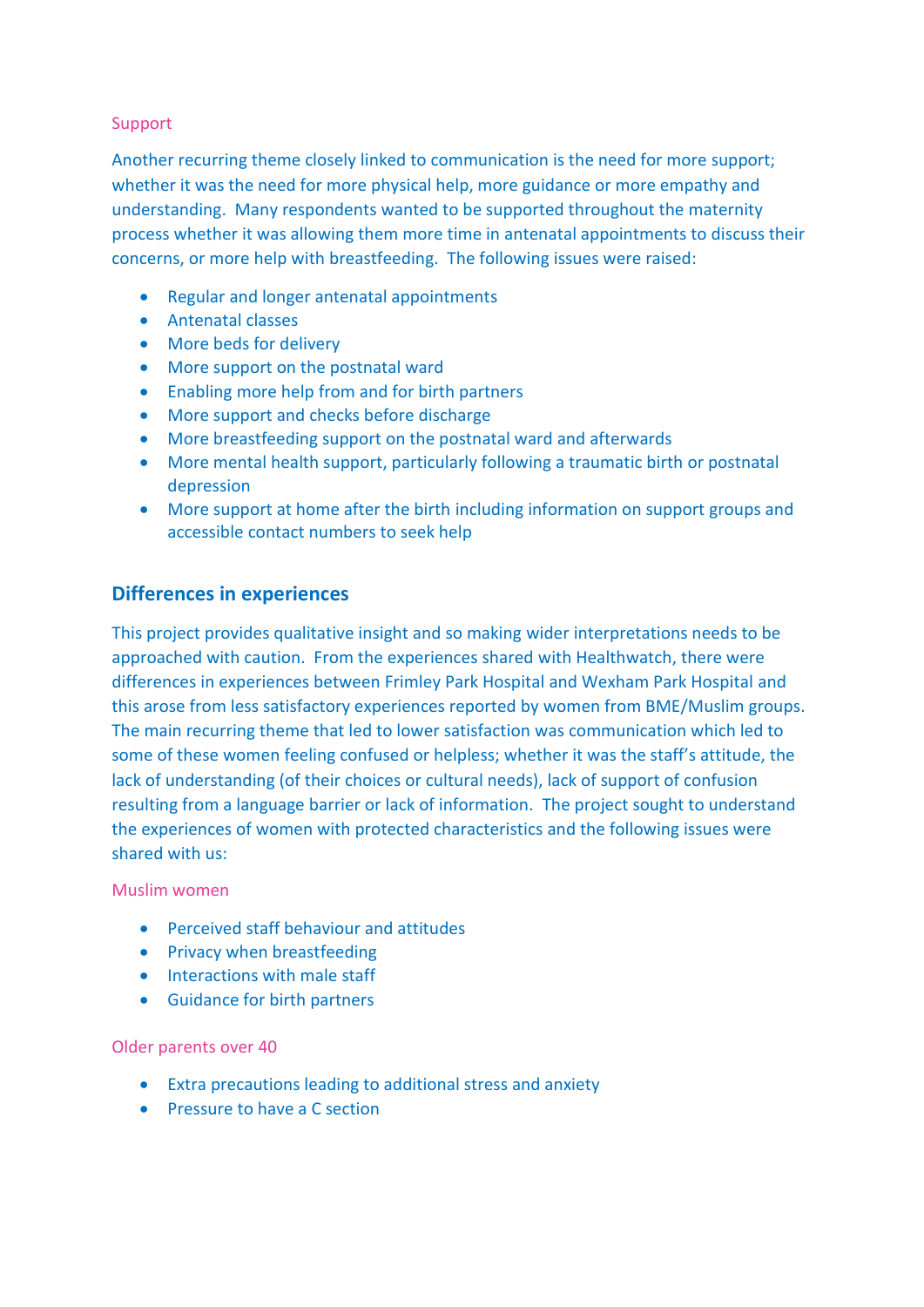Younger parents under 25

- Judgemental attitudes
- Able to make their own informed choices and that these should be listened to
- Interactions with the wider family over-involvement disempowering the mother or excluding close family unnecessarily

People with a disability

- Need for additional support for people with long term mental health conditions
- Ensuring mothers with a learning disability get the time they need to understand what is happening

# **4. Recommendations and Responses from the Local Maternity System**

#### **1. Improve communication**

*Matrescence* is a term that was coined by anthropologist, Dana Rafael. It means the process of becoming a mother. It is one of the most substantial physical, mental, and emotional changes that a woman may experience in her lifetime. Considering this substantial change, it is clear that women need to be supported at all times through their maternity experience. It is very important that all maternity professionals provide clear, informative, sympathetic and frequent communication in order to help a mother feel in control and supported. Women should be listened to. They know their bodies better than anyone and therefore they might know the best position to get into in order to deliver their baby or they might be ready to push if they say they are. Empower mothers and their partners to make their own choices by keeping them informed and take time to make sure they understand what their options are. Try to tailor care to the individual and their circumstances.

#### *Response:*

*Communication is key between health professionals and women and their families, who constantly strive to act on women's experiences and improve communication. Women have choice however for some choice is limited due to medical or obstetric conditions and the department is committed to striving to ensure the best outcome.* 

*We are undertaking a programme of training focused on conversation skills. Our Motivational Interviewing training uses a guiding and reflective style to understand women's own aspirations and has been delivered to doctors, midwives and midwifery support workers.*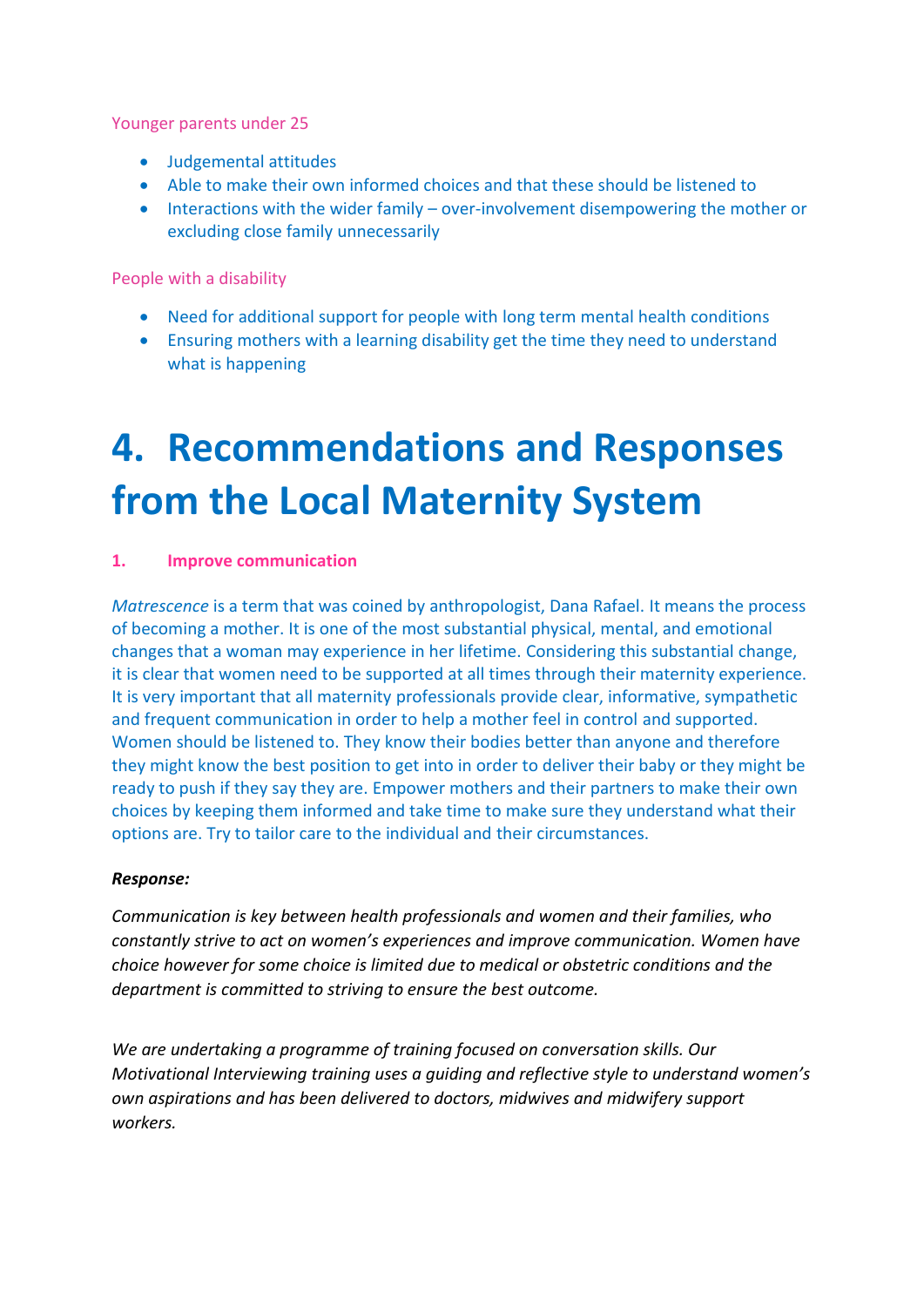### **2. Provide free antenatal Classes**

Free antenatal classes should be available for everyone and midwives should give clear information about how to access these classes.

#### *Response***:**

*Midwives and doctors who participated in our organisational development and leadership programme are working on a project to pilot antenatal education in our developing Community Maternity Hubs. The 'speed dating' style and focus has evolved following feedback from our Maternity Voices Partnership survey. We are investing in on-line parenting resources which provide information and support for women and their families.*

## **3. Allow for disclosure and provide staff training in relation to picking up signs of domestic violence and substance misuse**

Reassure mothers that they can disclose sensitive information about their personal circumstances (such as domestic violence or alcohol/drug abuse) at antenatal appointments and will be signposted to non-judgemental support. This needs to be done regularly and not only at the booking appointment.

### *Response:*

*Midwifery staff undergo annual updates on safeguarding adults and children which includes domestic violence. We will take this feedback back and include it in our annual updates. We are working with midwives and support workers to Make Every Contact Count however we have to be mindful not to put the woman at risk and it is not always appropriate to ask the question. Midwives are aware that this question should be asked at regular contacts and when it is safe to do so. There is information in the maternity records and we will point out the page on our website related to Domestic Abuse with signposting for support. We will maintain a dialogue with Domestic Abuse services to identify what other initiatives are being used elsewhere that we could learn from.*

## **4. Encourage continuity of care and advice**

In order to avoid conflicting advice, ensure there are comprehensive and detailed handovers between maternity professionals and if possible try to limit the number of different maternity professionals delivering the care.

## *Response:*

*We are progressing continuity of carer for women who are diabetic, with plans to introduce a vulnerable team at Frimley Park and increase the team size of the Crystal Team at Wexham Park.*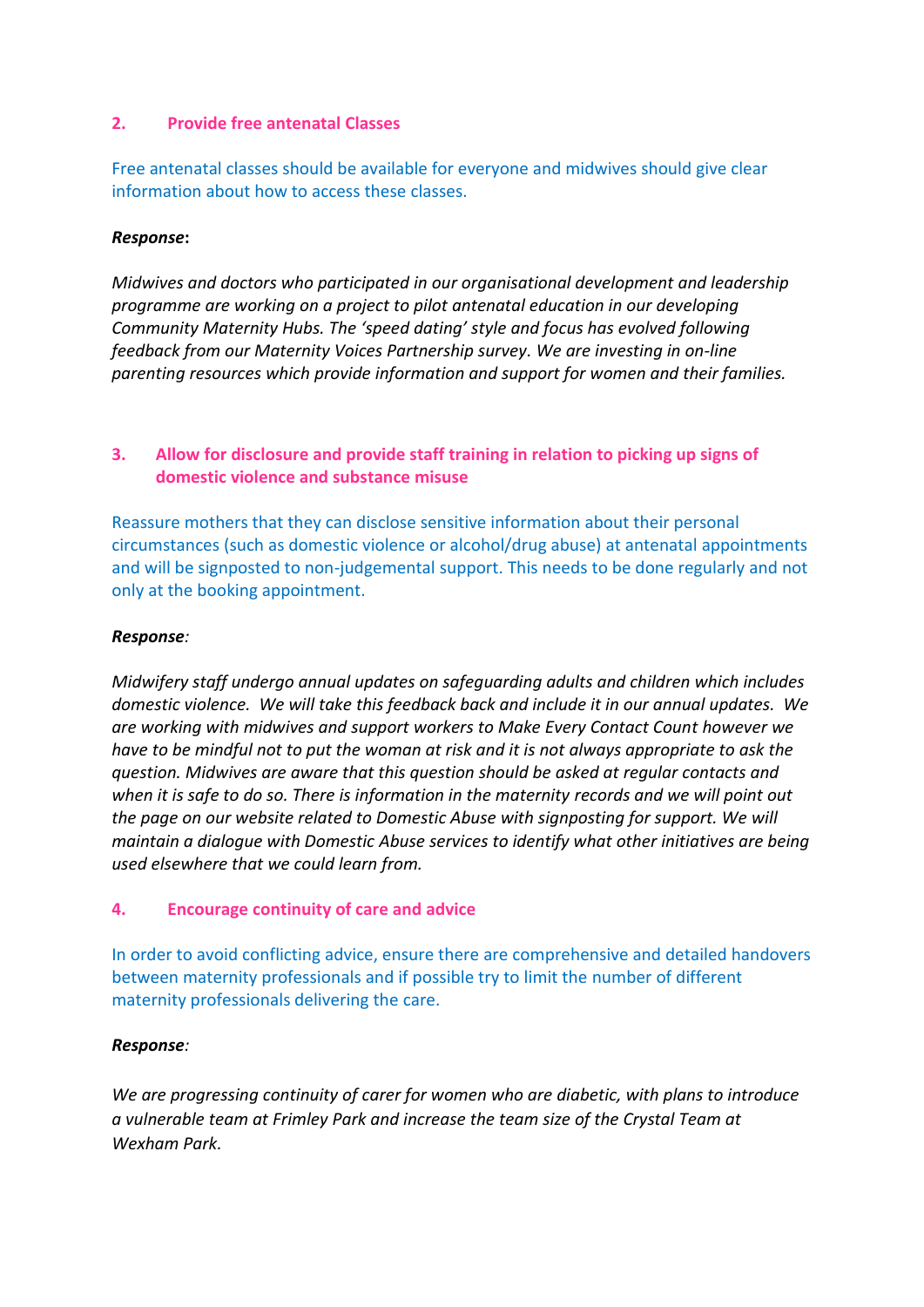*The more complex a women's condition is the more health professionals will be involved, and decisions and information may change as the pregnancy progresses. This recommendation is linked with the communication recommendation.*

*Continuity of carer is also provided from obstetricians in their speciality settings, i.e. Vulnerable teams and diabetic women.*

### **5. Allow women privacy on the wards**

Women may need privacy when trying to breastfeed and allowing them the privacy of closing the curtains on the postnatal ward should help this. This could also help Muslim women relax when male visitors are visiting others on the ward.

#### *Response:*

*We would like to better understand the concerns raised particularly by our Muslim women and to work with them to improve their experience*

## **6. Provide translation and staff training in relation to race and culture**

Translation services should be provided in a way that best meets the needs of patient, and staff training in relation to race and culture should be reviewed.

#### *Response:*

*We currently provide translating services, however this cannot always be face to face. We would welcome services users from the group of women who require interpreting to work with us to progress improvement. The more common leaflets/information sheets have been translated into our top 5 most commonly spoken languages.*

## **7. Provide more support and information before induction**

Provide mothers with detailed information about induction and their options so they can make informed decisions.

#### *Response:*

*We have identified the need for more information and resources to be available to our women and are developing a microsite of information which will include information on induction. We will consider how else we can ensure that women are well informed and prepared and leading the decision to be induced.*

## **8. Allow partners to stay the night**

Allowing birth partners to stay in the postnatal ward will provide much needed support for the mother which should also take some of the pressure off the staff. This will also encourage partners to be more involved, whilst providing them with the support they might also need as a new parent. This should also help bonding in the family unit.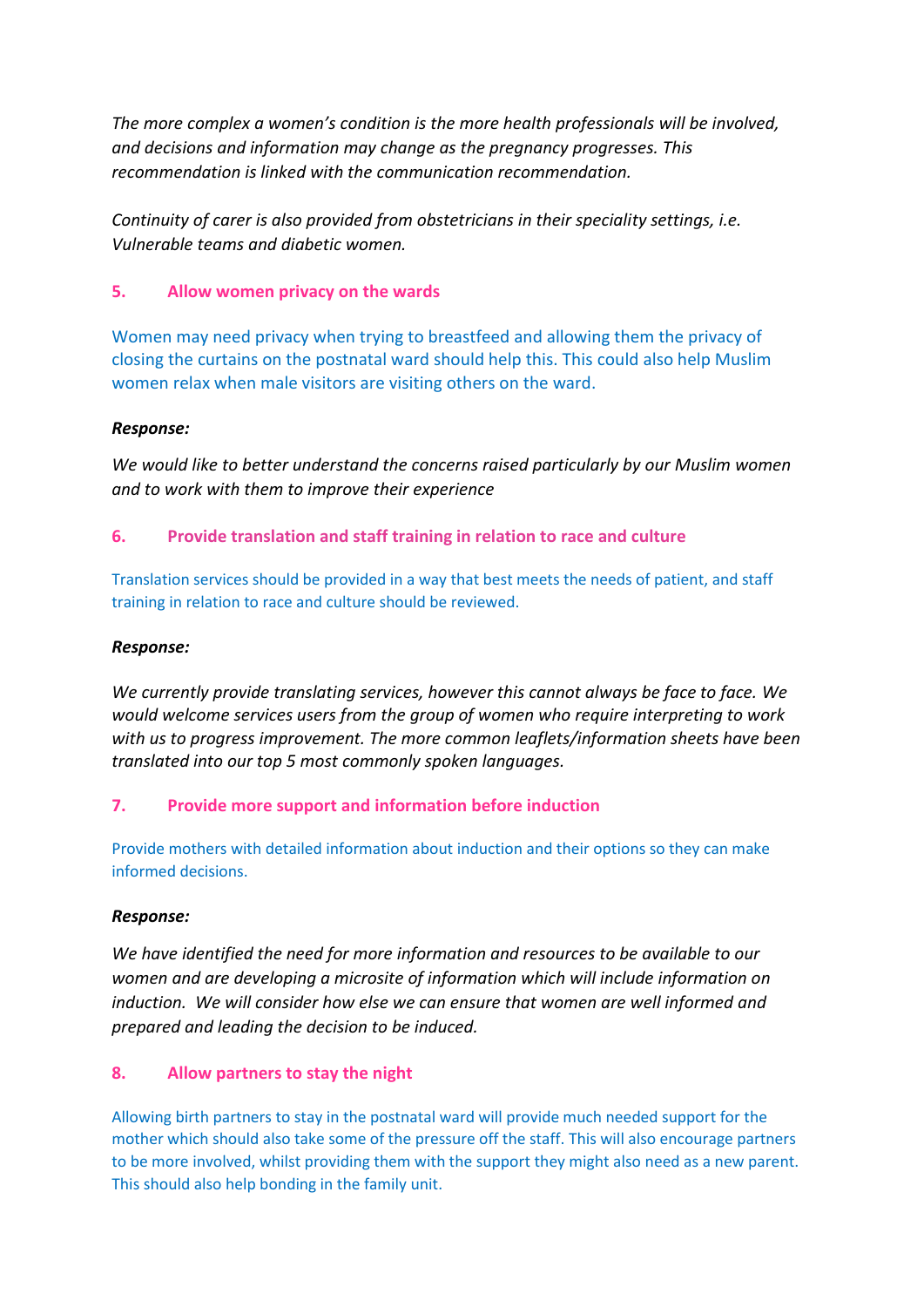### *Response:*

*This is an issue that has been raised and trialled previously and we have found that women are unhappy with other partners staying. Again, we would be really keen to work with women to find a solution that works and supports women particularly if women would be happy sharing a bay with partners of five other women which may impact on privacy.*

### **9. Provide more breastfeeding support**

Provide information to new parents about what support is available which should include a range of options; access to specialist staff; home visits from health visitors who specialise in breastfeeding; telephone advice and local face-to-face support groups. If the baby is struggling to feed then check for tongue-tie and arrange prompt treatment.

### *Response:*

*Midwives and support workers attend annual update days as part of their mandatory training. We have specialist Infant Feeding midwives on both sites and are improving the numbers of support workers on the post-natal wards and in the community to assist with breast feeding in particular.* 

*Community Maternity could support Infant Feeding drop-in sessions as well as the third sector and Health Visiting colleagues to provide support for women. There is an existing Tongue Tie service and babies are referred if clinically indicated (not for cosmetic purposes) or if the Tongue Tie is not impacting on feeding.*

## **10. Provide more mental health support**

Allow time before and after the birth for new parents to talk about their mental wellbeing. Give information to new parents about what support is available before they might need it.

Take concerns about mental health seriously and signpost new parents towards support before they are in crisis. Ensure mental health services can respond quickly to women with perinatal mental illness.

#### *Response:*

*We are working with our three specialist mental health providers and perinatal mental health midwives and obstetricians to understand the pathways and service provision across Frimley. Information provided to women has been updated and we are investing in the Solihull on-line parenting information for women which focuses on emotional wellbeing. We hope that the website that we are developing will provide women with easy access to information and contacts for support.*